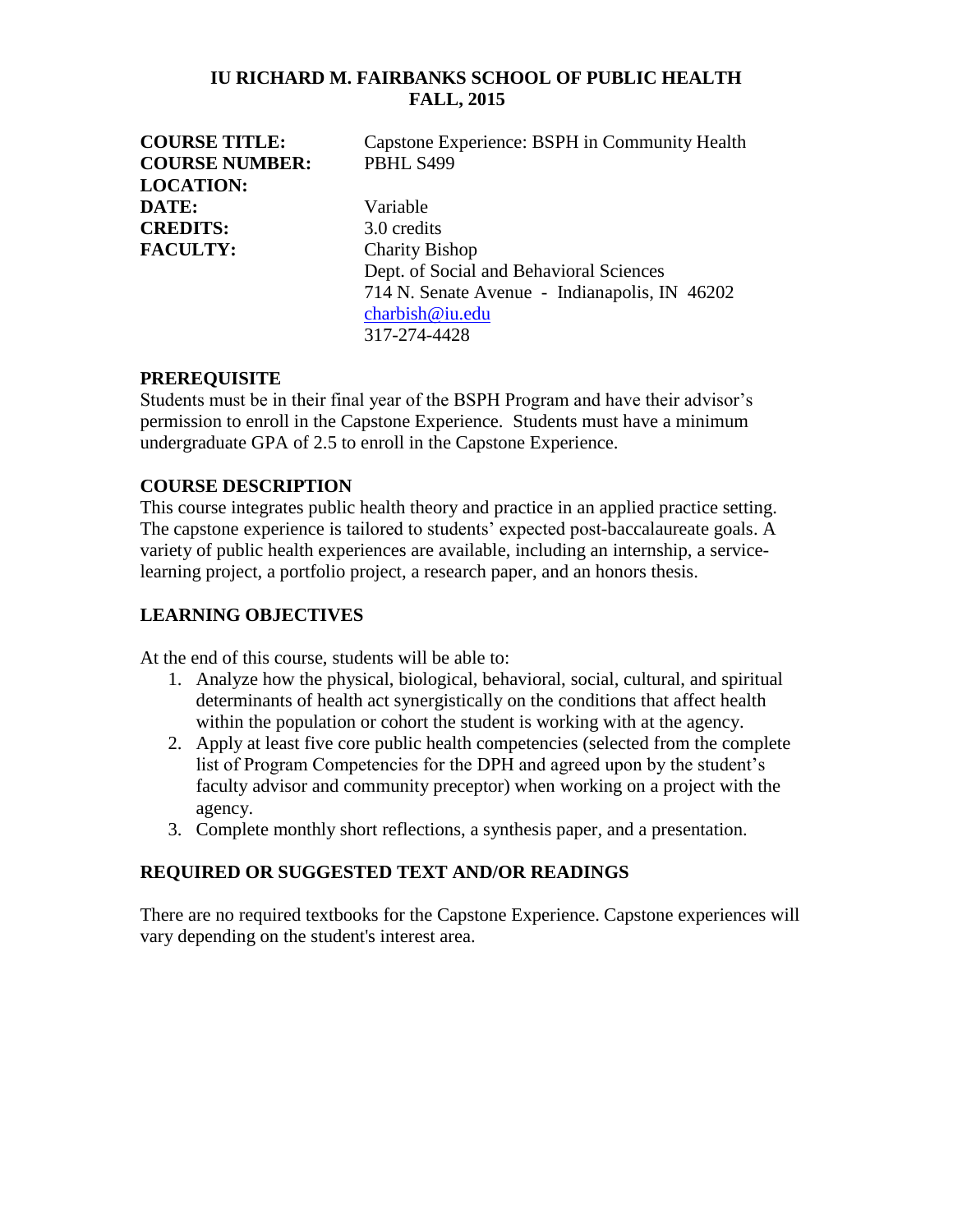# **IUPUI PRINCIPLES OF UNDERGRADUTE LEARNING (PULs) ADDRESSED IN THIS COURSE**

| <b>MAJOR PUL: #5</b>                                                                                                                                                                                                             | <b>ASSESSMENT MEASURES OF PUL #5</b>                                                                                                                                                            |
|----------------------------------------------------------------------------------------------------------------------------------------------------------------------------------------------------------------------------------|-------------------------------------------------------------------------------------------------------------------------------------------------------------------------------------------------|
| #5. Understanding Society and Culture<br>Analyze and understand the<br>interconnectedness of global and local<br>communities.<br>See the relationships between local,<br>national, and global issues and problems.               | Monthly Progress Reports Reflecting on<br>Successful Completion of One of the Following:<br>$\bullet$ 10 - 15 page final report summarizing<br>what was learned in the Internship<br>Experience |
| Work effectively with people of different<br>races, ethnicities, and religions.<br>Communicate effectively with people<br>who see things differently or have<br>differing opinions.<br>Operate with civility in a complex world. | $\bullet$ 10 - 15 page final report summarizing<br>what was learned in the Service Learning<br>Project<br>E-Portfolio Project<br><b>Research Paper</b><br>Thesis                                |

# **EVALUATION AND GRADING SCALE**

The student will be responsible for the following:

- 1. A 1-page monthly progress report to be filled out in its entirety and sent electronically at the end of every month during the Capstone Experience.
- 2. A 10 15 page final report summarizing and reflecting upon what was learned in the Internship Experience or Service Learning Project or other products as appropriate (i.e. E-Portfolio, Research Paper, Thesis) depending on the nature of the student's work during the Capstone Experience. The final report is due to the student's advisor at the end of the Capstone Experience.

| <b>Monthly Progress Reports</b>                                                                                                                                                                                                                                                                                  |  |
|------------------------------------------------------------------------------------------------------------------------------------------------------------------------------------------------------------------------------------------------------------------------------------------------------------------|--|
| One of the Following Final Products:                                                                                                                                                                                                                                                                             |  |
| $\bullet$ 10 - 15 page final report summarizing what was learned in the<br>Internship Experience plus the Preceptor's Evaluation of Student Intern<br>• 10 - 15 page final report summarizing what was learned in the Service<br>Learning Project plus the Preceptor's Evaluation of Service Learning<br>Project |  |
| • E-Portfolio Project<br><b>Research Paper</b>                                                                                                                                                                                                                                                                   |  |
| Thesis                                                                                                                                                                                                                                                                                                           |  |
| Total                                                                                                                                                                                                                                                                                                            |  |

| <b>Grading Scale Based on Points Earned</b> |                              |              |               |  |                 |       |             |
|---------------------------------------------|------------------------------|--------------|---------------|--|-----------------|-------|-------------|
|                                             | A+ 97 and above   B+ $87-89$ |              |               |  | $C_{+}$ 77 – 79 |       | $D+ 67-69$  |
|                                             | $94 - 96$                    | <sub>B</sub> | $84 - 86$     |  | $74 - 76$       |       | D $64-66$   |
|                                             | A- $90-93$                   |              | $B - 80 - 83$ |  | $C - 70 - 73$   | $D$ - | $60 - 63$   |
|                                             |                              |              |               |  |                 | F     | 59 or lower |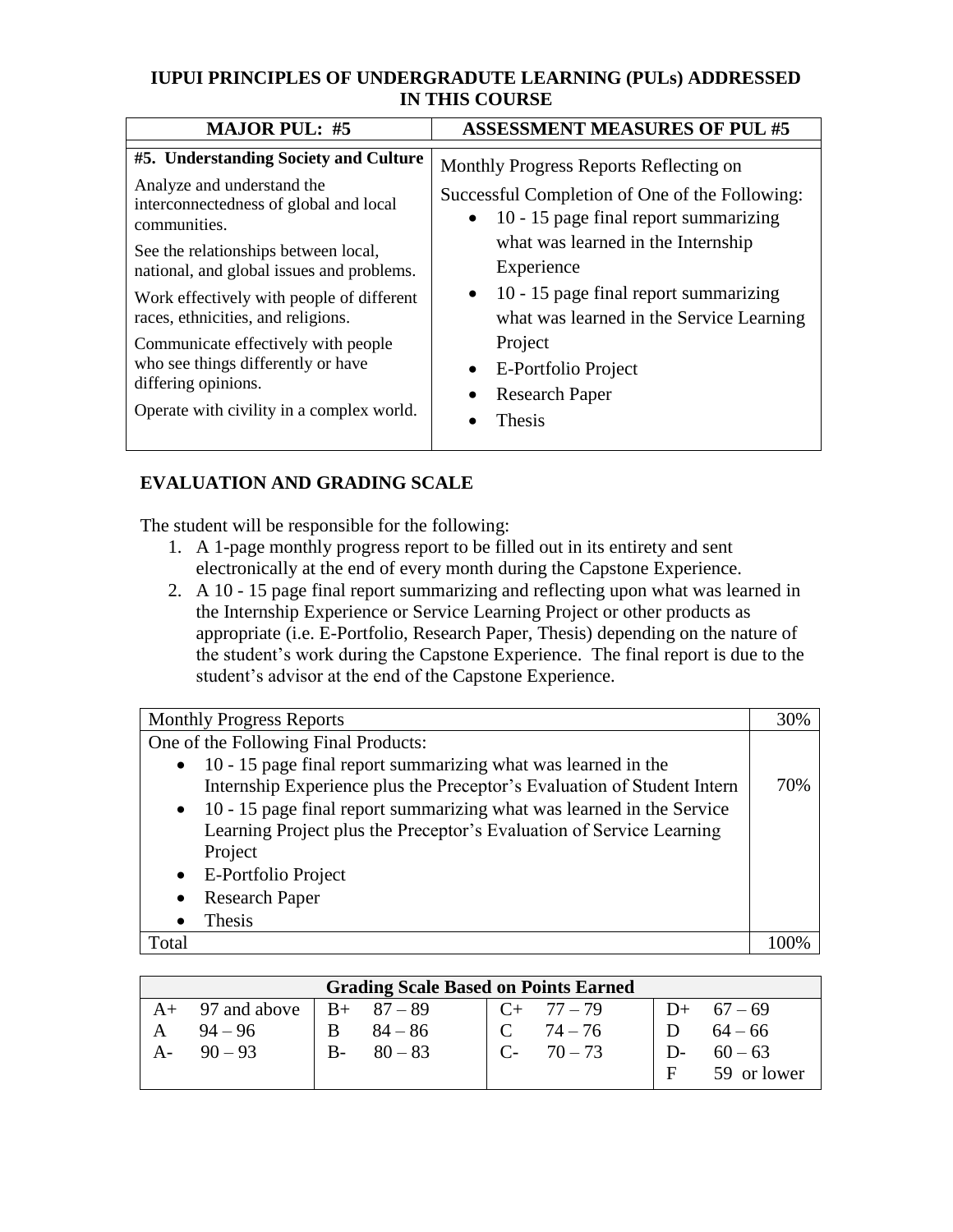# **GUIDELINES**

The student initiates planning for the Capstone Experience with a faculty member in the Dept. of Social and Behavioral Sciences at least 2 months before the semester of enrollment. The student's Capstone Experience must be at an agency other than the department or division in which the student is currently employed. The preceptor must be qualified and be someone other than the student's supervisor.

# **Internship**

The internship provides opportunities for students to apply concepts learned in their coursework, shadow agency professionals and work with them on various projects, and interact with a wide range of health professionals in a designated setting under the supervision of a qualified and pre-approved preceptor.

## **Service Learning Project**

For the service learning project, it is the student's responsibility to arrange the experience and get the agreement paperwork signed ahead of time. It is expected that students will commit to service learning for at least 5 hours per week.

## **E-Portfolio Project**

This is a purposeful online collection of the student's individual work that exhibits effort, progress achievement, and professional preparation in public health.

## **Research Paper**

Working independently and mentored by a faculty member, the student does intensive and creative research work that results in an original scholarly paper or other product that can be formally presented on or off campus.

## **Honors Thesis**

Working independently and mentored by a faculty member, the student completes an intensive and original research project that results in a manuscript that may be submitted for publication.

# **BSPH IN COMMUNITY HEALTH STUDENT LEARNING OUTCOMES**

The BSPH major in Community Health will prepare students to work in entry-level positions in public health agencies, non-governmental organizations (NGOs), hospitals and health care centers, and other organizations focused on the health and well-being of groups of individuals. It also provides excellent preparation for the Master's in Public Health Degree Program. Specific learning outcomes include:

- 1. Understand the social determinants of health that impact individuals and communities in the U.S. and globally
- 2. Understand principles of epidemiology, environmental health, health care systems, and health policy and apply them to issues of public health
- 3. Understand role and importance of data in public health
- 4. Understand the historical impact of public health nationally and globally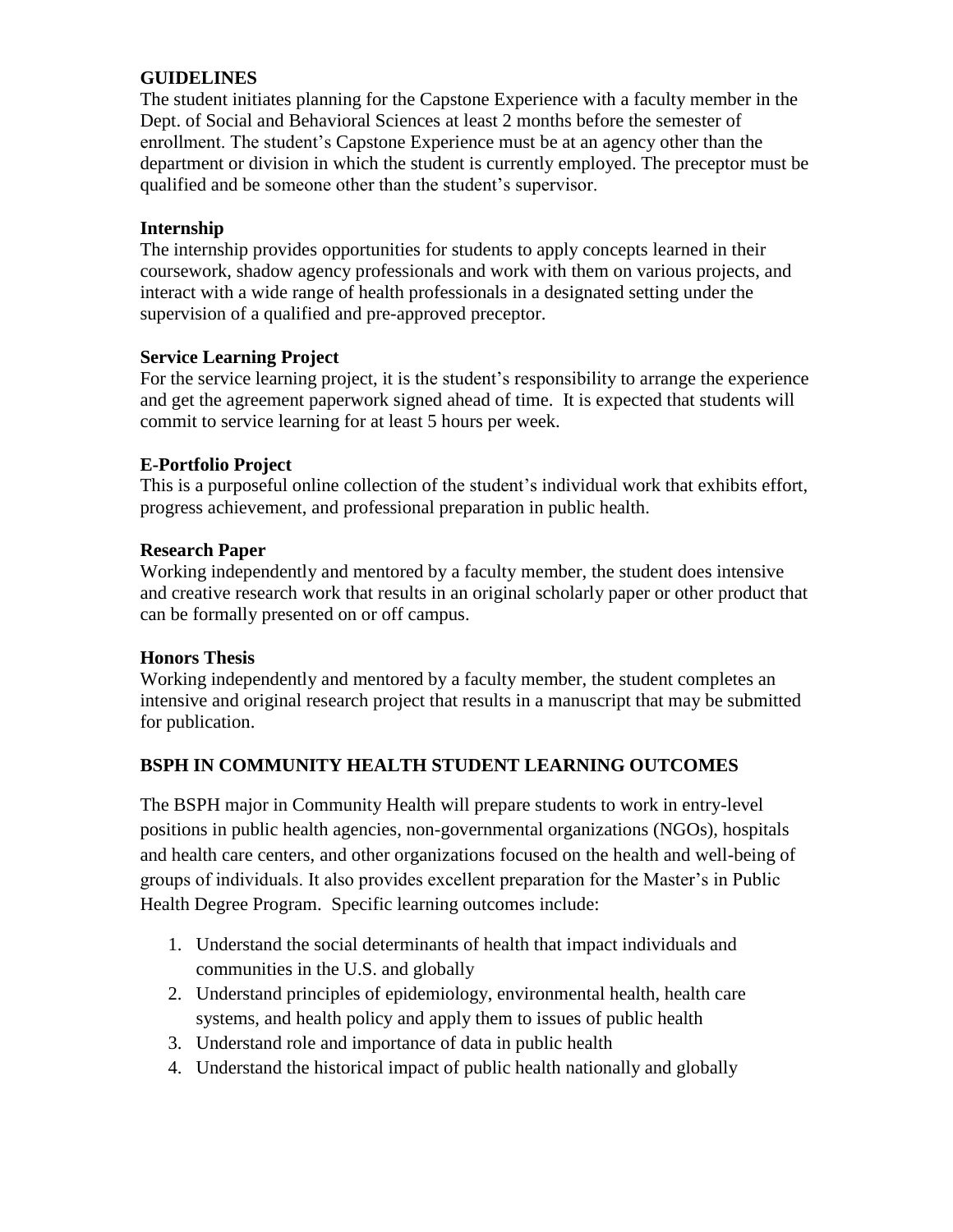- 5. Identify and understand the key public health challenges, current and future, faced by the U.S. and the world
- 6. Assess individual and community needs for health and health education
- 7. Implement health and health education interventions and programs
- 8. Administer health and health education interventions and programs
- 9. Serve as a health education resource person
- 10. Communicate and advocate for health and health education
- 11. Experience field-work related to community health within a service-learning framework
- 12. Communicate effectively orally and in writing with individuals at the community level as well as with key health stakeholders, providers, policy makers, etc.
- 13. Learn to work collaboratively through joint project with MPH and Ph.D. students
- 14. Develop competencies in systems thinking, teamwork and leadership, community and organizational dynamics, networking, ethical decision making, and advocacy

**ATTENDANCE** (To be developed by individual faculty)

The length of the Capstone Experience is 80 clock hours per credit hour for a total of 240 Hours. Students should log their hours throughout their Capstone Experience.

## **ADMINISTRATIVE WITHDRAWAL**

Administrative withdrawal may have academic, financial, and financial aid implications. Administrative withdrawal will take place after the full refund period, and if you are administratively withdrawn from the course you will not be eligible for a tuition refund.

## **STUDENTS WITH DISABILITIES**

Students needing accommodations because of a disability will need to register with Adaptive Educational Services (AES) and complete the appropriate forms issued by AES before accommodations will be given. The AES office is located in Taylor Hall, UC 100. You can also reach the office by calling 274-3241. Visit **<http://aes.iupui.edu/>** for more information.

## **ACADEMIC INTEGRITY**

Academic and personal misconduct by students in this class are defined and dealt with according to the procedures in the Student Misconduct section of the IUPUI *Code of Conduct,* <http://www.iupui.edu/code/#page>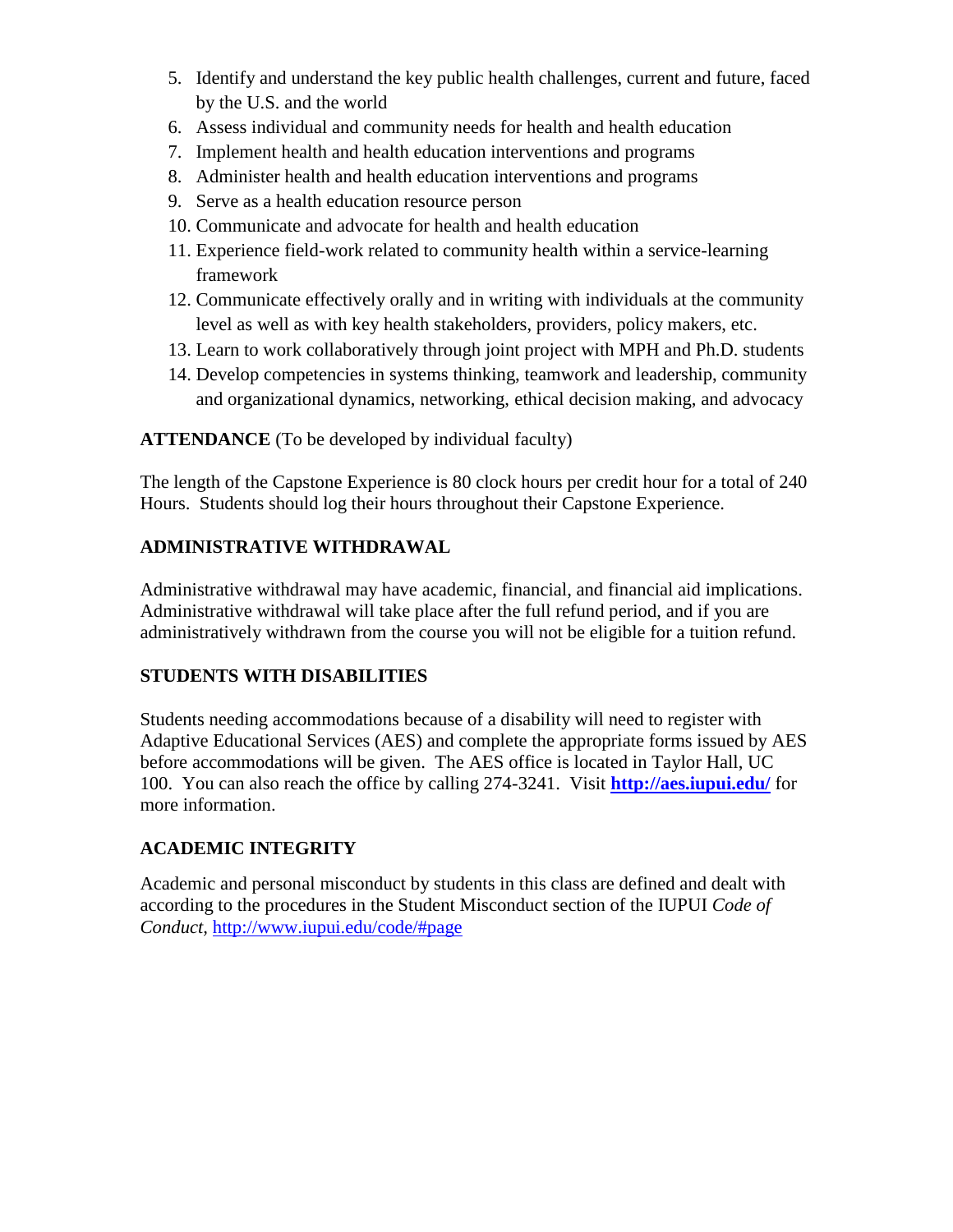## **Additional Course Policies Syllabus Addendum**

#### **Academic Misconduct**

Students are responsible for upholding and maintaining academic and professional honesty and integrity (*IUPUI Code of Student Rights, Responsibilities, and Conduct*, available at [http://www.iupui.edu/code/,](http://www.iupui.edu/code/) Part II Student Responsibilities, G).

Plagiarism is the most common academic misconduct violation, and some students, who have been disciplined for plagiarism, have said they were not aware that they had plagiarized their work. This has occurred in both individual work and work completed as part of a group project or paper. Students who work in group projects should know that they are equally responsible for ensuring that their project/paper does not contain plagiarized material. Each student is responsible for ensuring literature reviews prepared by the group are properly reference and are not plagiarized. Students should also know that taking credit for work they did not do as part of a group project is representing someone else's work as their own.

Be aware that 'not knowing' does not excuse academic misconduct – every student is responsible for knowing the rules.

The IU School of Education's 'How to Recognize Plagiarism' is an on-line tutorial that can help you ensure that your work is not plagiarized. This tutorial can be accessed at [http://www.indiana.edu/~istd/.](http://www.indiana.edu/~istd/) If you have any questions about what constitutes academic misconduct for a course you are taking, be sure to ask the instructor for an explanation.

All faculty have the responsibility of fostering the "intellectual honesty as well as the intellectual development of students" and part of this responsibility means that faculty must investigate cases of potential academic misconduct promptly and thoroughly. Faculty members also have the responsibility of taking appropriate action when academic misconduct occurs. The penalties for academic misconduct include but are not limited to lowering a grade on an assignment, lowering a course grade, or failing a student for a course. Significant violations of the code can result in expulsion from the University.

Faculty in the Department of Public Health take their responsibilities seriously and do not tolerate cheating, plagiarism, or any other form of academic misconduct. All students should read about their responsibilities for academic integrity in the IUPUI *Code of Student Rights, Responsibilities, and Conduct* to ensure that they understand what these terms mean and what penalties can be issued for academic misconduct.

The *IUPUI Code of Student Rights, Responsibilities, and Conduct* defines four areas of academic misconduct: cheating, fabrication, plagiarism, and interference. The prohibited activities and actions include the following:

1. **Cheating.** A student must not use or attempt to use unauthorized assistance, materials, information, or study aids in any academic exercise, including, but not limited to, the following:

- a. A student must not use external assistance on any "in-class" or "take-home" examination, unless the instructor specifically has authorized external assistance. This prohibition includes, but is not limited to, the use of tutors, books, notes, and calculators.
- b. A student must not use another person as a substitute in the taking of an examination or quiz.
- c. A student must not steal examinations or other course materials.
- d. A student must not allow others to conduct research or to prepare work for him or her without advance authorization from the instructor to whom the work is being submitted. Under this prohibition, a student must not make any unauthorized use of materials obtained from commercial term paper companies or from files of papers prepared by other persons.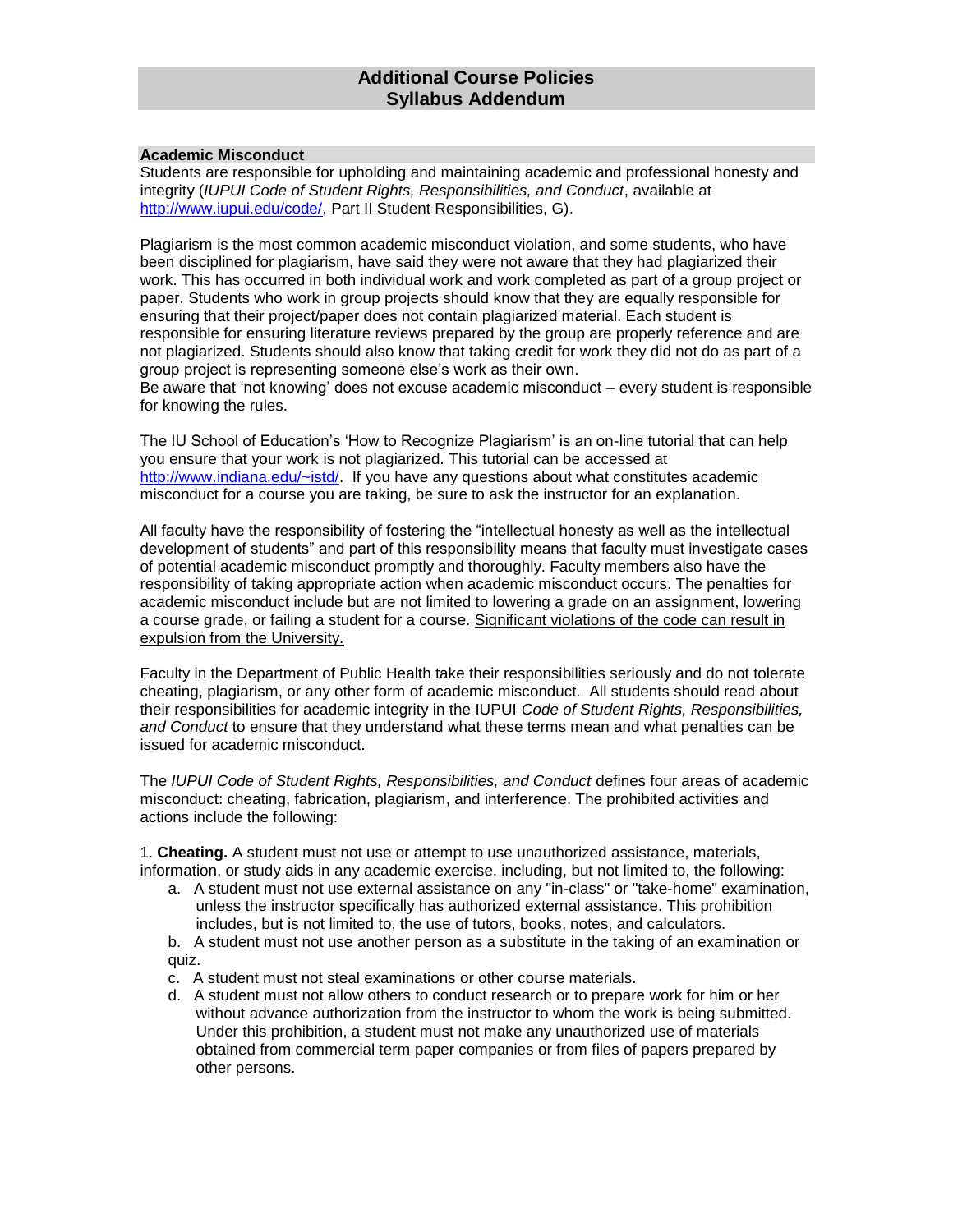- e. A student must not collaborate with other persons on a particular project and submit a copy of a written report which is represented explicitly or implicitly as the student's individual work.
- f. A student must not use any unauthorized assistance in a laboratory, at a computer terminal, or on field work.
- g. A student must not submit substantial portions of the same academic work for credit or honors more than once without permission of the instructor to whom the work is being submitted.
- h. A student must not alter a grade or score in any way.

2. **Fabrication.** A student must not falsify or invent any information or data in an academic exercise including, but not limited to, records or reports, laboratory results, and citations to the sources of information.

3. **Plagiarism.** A student must not adopt or reproduce ideas, words, or statements of another person without appropriate acknowledgment. A student must give credit to the originality of others and acknowledge an indebtedness whenever he or she does any of the following:

- a. Quotes another person's actual words, either oral or written;
- b. Paraphrases another person's words, either oral or written;
- c. Uses another person's idea, opinion, or theory; or
- d. Borrows facts, statistics, or other illustrative material, unless the information is common knowledge.

#### 4. **Interference.**

- a. A student must not steal, change, destroy, or impede another student's work. Impeding another student's work includes, but is not limited to, the theft, defacement, or mutilation of resources so as to deprive others of the information they contain.
- b. A student must not give or offer a bribe, promise favors, or make threats with the intention of affecting a grade or the evaluation of academic performance.

#### **5. Violation of Course Rules**

A student must not violate course rules established by a department, the course syllabus, verbal or written instructions, or the course materials that are rationally related to the content of the course or to the enhancement of the learning process in the course.

#### **6. Facilitating Academic Dishonesty**

A student must not intentionally or knowingly help or attempt to help another student to commit an act of academic misconduct, nor allow another student to use his or her work or resources to commit an act of misconduct.

#### **Civility and Disorderly Conduct**

Students are expected to conduct themselves in a courteous and civil manner in interactions with professors and fellow students. This requires each person to be courteous, tolerant, and respectful during interactions with one another in all interactions, including face-to-fact interactions, e-mail, and telephone conversations. Examples of discourteous behavior during class include reading the newspaper, working crossword puzzles, listening to headphones, talking or laughing with others, arriving late, using computers to surf the web, allowing cell phones to ring or sending text messages, or other non-class activities. The use of language, tone, or gestures that are inappropriate or offensive is also discourteous. These behaviors are not acceptable, and faculty and staff will address these problems as they arise either in class or on an individual basis.

Disorderly conduct that interferes with teaching, research, administration, or other university or university-authorized activity will not be tolerated and will be reported immediately to the Office of the Dean of Students for disposition, which may result in disciplinary action, including possible suspension and/or expulsion from the university. Students should read the *IUPUI Code of*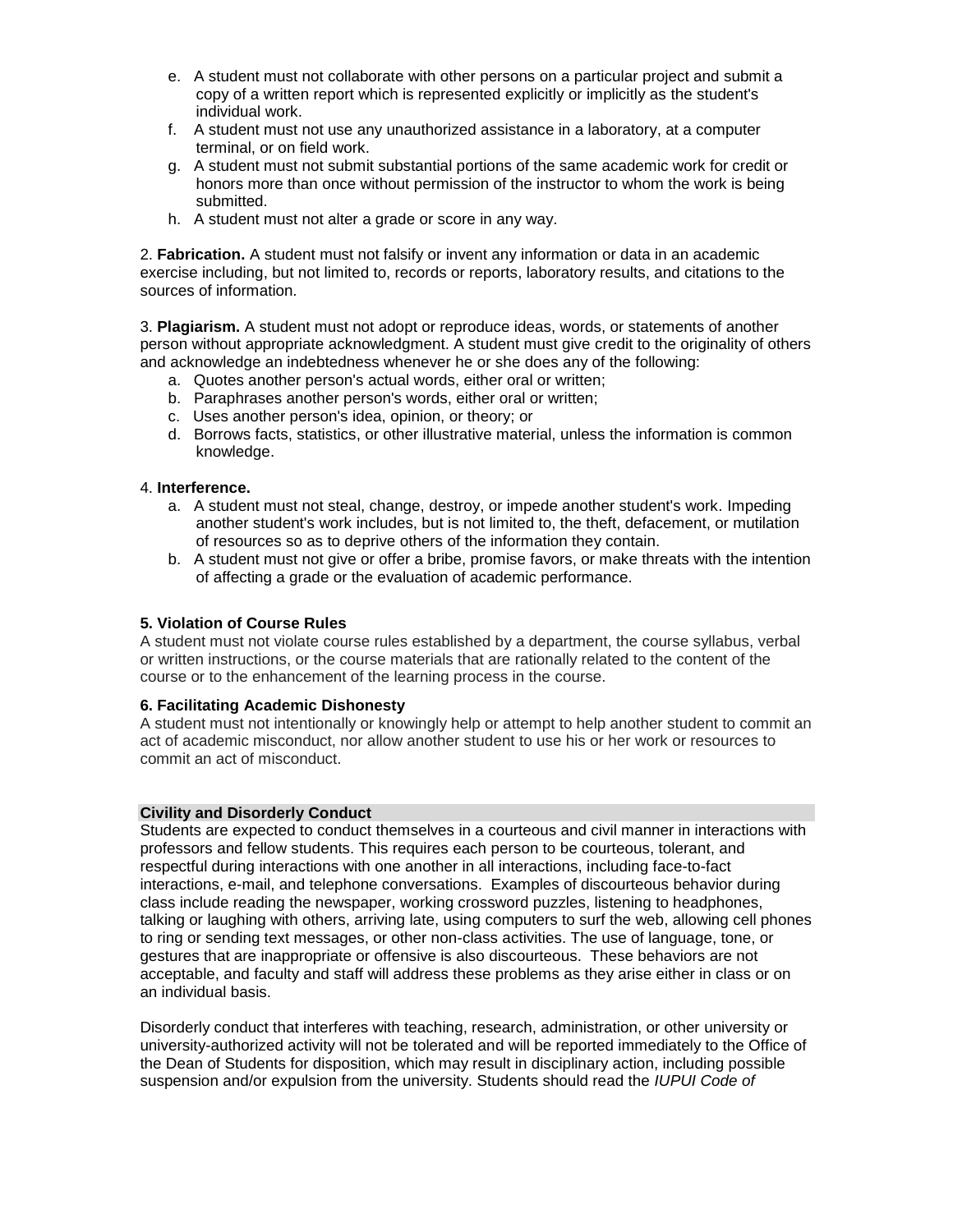*Student Rights, Responsibilities, and Conduct*, which can be accessed at **<http://www.iupui.edu/code/>** in order to understand their responsibilities as a student.

#### **Communication between Faculty and Students**

Consistent with campus policy, a student's campus email address is the official means of communication between current Department of Public Health students and Department of Public Health staff. For email communication with Department of Public Health faculty, current Department of Public Health students should refer to course syllabi for instructors' preferences (Oncourse, Webmail, etc.). This policy applies to current students only. Students can forward IUPUI email to another account and still meet the requirements of this policy. Instructions for forwarding IUPUI email to another account can be found at [http://uits.iu.edu/scripts/ose.cgi?berh.def.help.](http://uits.iu.edu/scripts/ose.cgi?berh.def.help)

#### **Students Called to Active Duty**

The Department of Public Health encourages any student who is in the Indiana Military Reserves and is called to active duty, specialized training, or as part of disaster relief efforts to finish his/her coursework if at all possible. Students who cannot complete their courses have the option of withdrawing with 100% fee refund, if they meet certain requirements. Students who are called to active duty may qualify for an incomplete (provided that all the above criteria have been met). For further information, please contact the Director of Undergraduate Education.

#### **Course Withdrawals**

Students who stop attending class without properly withdrawing from the class will receive a grade of F. It is important to withdraw from a course within specified timeframes (see chart below). Note that withdrawals after Week 12 of a regular session or Week 4 of a summer session are rarely granted. **Poor performance in a course is not grounds for a late withdrawal.**

Withdrawal forms will not be processed in the Office of the Registrar after the last day of classes. Any requests for a late withdrawal after the last day of classes must go through the grade appeal process, but each student should remember that in accordance with campus policy, the Department of Public Health does not permit a student to withdraw from a course if he/she has completed the course requirements. Grade replacement should be used in this case. See the Office of the Registrar's website at<http://registrar.iupui.edu/withdraw.html> for more information.

| <b>Withdrawal Deadlines</b>                                                                          |                                      |  |  |  |  |
|------------------------------------------------------------------------------------------------------|--------------------------------------|--|--|--|--|
| Course deleted from record, no grade assigned, 100%<br>refund<br>(Advisor signature IS NOT required) | Week 1 (last day)                    |  |  |  |  |
| Withdrawal with automatic grade of W                                                                 | Week 2– Week 7 (regular session)     |  |  |  |  |
| (Advisor signature IS required)                                                                      | Week 2 – Week 3 (summer session)     |  |  |  |  |
| Withdrawal with grade of W or F                                                                      | Week $8 -$ Week 12 (regular session) |  |  |  |  |
| (Advisor and instructor signatures ARE required)                                                     | Week 3 - Week 4 (summer session)     |  |  |  |  |

#### **Administrative Withdrawals**

A basic requirement of this course is that you will participate in all class meetings and conscientiously complete all required course activities and/or assignments. Keep in touch with the course instructor if you are unable to attend, participate, or complete an assignment on time. If you miss more than half of the required activities within the first 25% of the course without contacting the course instructor, you may be administratively withdrawn from this course. Administrative withdrawal may have academic, financial, and financial aid implications. Administrative withdrawal will take place after the full refund period, and if you are